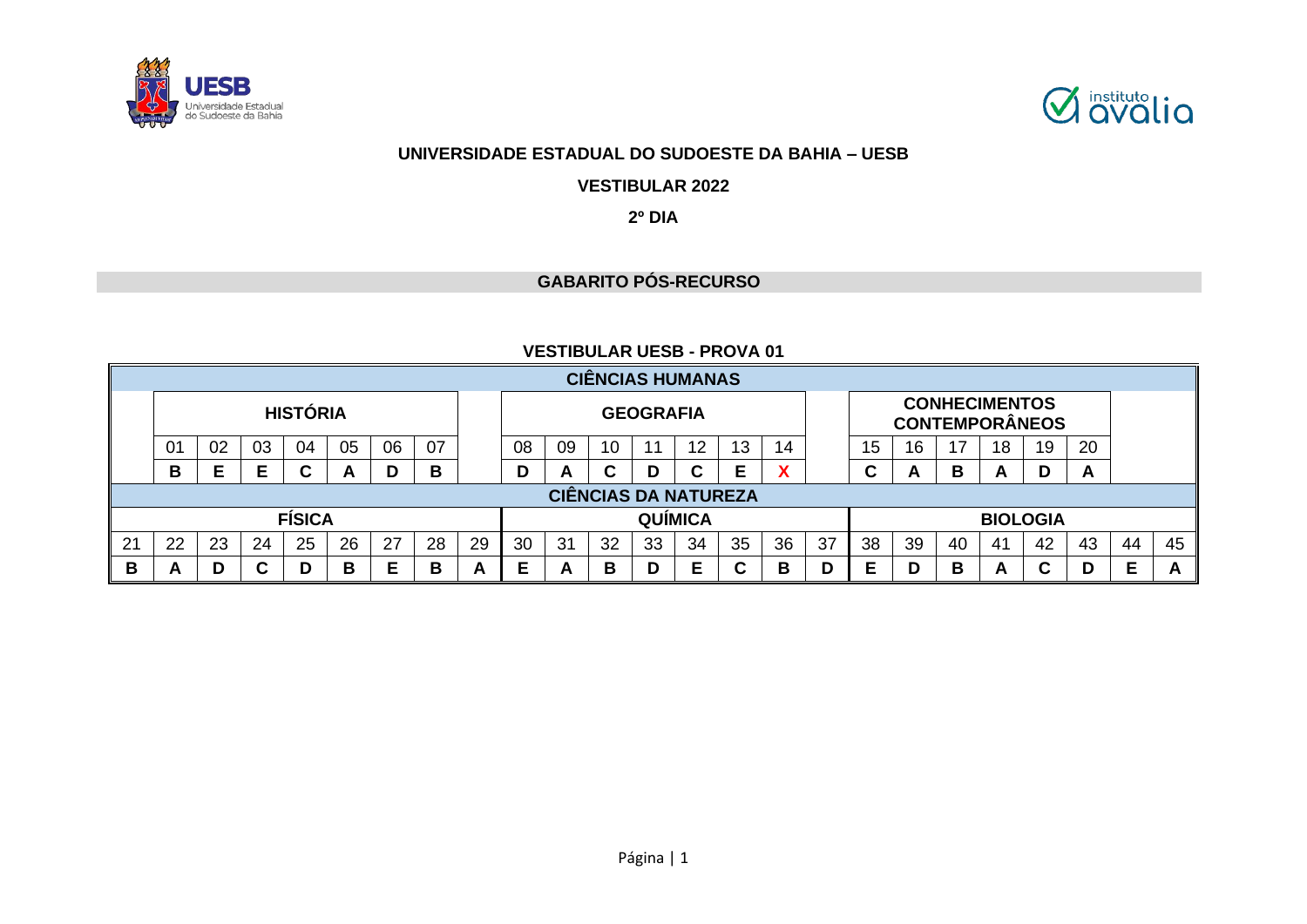|   | <b>CIÊNCIAS HUMANAS</b>                                                          |    |        |                 |    |    |    |  |    |    |    |                  |    |    |    |    |                                               |    |    |    |                 |        |  |  |
|---|----------------------------------------------------------------------------------|----|--------|-----------------|----|----|----|--|----|----|----|------------------|----|----|----|----|-----------------------------------------------|----|----|----|-----------------|--------|--|--|
|   |                                                                                  |    |        | <b>HISTÓRIA</b> |    |    |    |  |    |    |    | <b>GEOGRAFIA</b> |    |    |    |    | <b>CONHECIMENTOS</b><br><b>CONTEMPORÂNEOS</b> |    |    |    |                 |        |  |  |
|   | 01                                                                               | 02 | 03     | 04              | 05 | 06 | 07 |  | 08 | 09 | 10 |                  | 12 | 13 | 14 |    | 20<br>15<br>17<br>19<br>16<br>18              |    |    |    |                 |        |  |  |
|   | E                                                                                |    | ⌒<br>u | <u>r</u>        | D  | в  | В  |  | A  |    | D  |                  | Е  |    | D  |    | А                                             | в  | A  |    | A               | ~<br>u |  |  |
|   | <b>CIÊNCIAS DA NATUREZA</b>                                                      |    |        |                 |    |    |    |  |    |    |    |                  |    |    |    |    |                                               |    |    |    |                 |        |  |  |
|   | <b>FÍSICA</b><br><b>QUÍMICA</b>                                                  |    |        |                 |    |    |    |  |    |    |    |                  |    |    |    |    |                                               |    |    |    | <b>BIOLOGIA</b> |        |  |  |
| ິ | 26<br>34<br>35<br>25<br>30<br>32<br>22<br>23<br>24<br>27<br>28<br>29<br>33<br>31 |    |        |                 |    |    |    |  |    |    |    | 36               | 37 | 38 | 39 | 40 | 41                                            | 42 | 43 | 44 | 45              |        |  |  |
| A | Е<br>D<br>C<br>в<br>в<br>В<br>D<br>D<br>в<br>в<br>A<br>A                         |    |        |                 |    |    |    |  |    |    |    |                  |    | D  | в  | A  | ~                                             | D  | Е  | А  |                 |        |  |  |

#### **VESTIBULAR UESB - PROVA 02**

# **VESTIBULAR UESB - PROVA 03**

|    |                                 |    |    |                 |    |    |    |    |    |    |    |                  | <b>CIÊNCIAS HUMANAS</b> |    |    |    |                                               |    |    |    |                 |    |    |    |
|----|---------------------------------|----|----|-----------------|----|----|----|----|----|----|----|------------------|-------------------------|----|----|----|-----------------------------------------------|----|----|----|-----------------|----|----|----|
|    |                                 |    |    | <b>HISTÓRIA</b> |    |    |    |    |    |    |    | <b>GEOGRAFIA</b> |                         |    |    |    | <b>CONHECIMENTOS</b><br><b>CONTEMPORÂNEOS</b> |    |    |    |                 |    |    |    |
|    | 01                              | 02 | 03 | 04              | 05 | 06 | 07 |    | 08 | 09 | 10 |                  | 12                      | 13 | 14 |    | 15                                            | 16 | 17 | 18 | 19              | 20 |    |    |
|    | E                               | ື  | A  | D               | В  | в  | E  |    | C  |    | C  | Е                |                         |    | A  |    | В                                             | А  | D  | A  | ⌒<br>u          | A  |    |    |
|    | <b>CIÊNCIAS DA NATUREZA</b>     |    |    |                 |    |    |    |    |    |    |    |                  |                         |    |    |    |                                               |    |    |    |                 |    |    |    |
|    | <b>FÍSICA</b><br><b>QUÍMICA</b> |    |    |                 |    |    |    |    |    |    |    |                  |                         |    |    |    |                                               |    |    |    | <b>BIOLOGIA</b> |    |    |    |
| 21 | 22                              | 23 | 24 | 25              | 26 | 27 | 28 | 29 | 30 | 31 | 32 | 33               | 34                      | 35 | 36 | 37 | 38                                            | 39 | 40 | 41 | 42              | 43 | 44 | 45 |
|    |                                 | D  | В  | Е               | В  | A  | в  | А  | в  |    | Е  |                  | В                       |    | Е  |    | в                                             |    | ◠  |    | Е               | −  | Е  | D  |